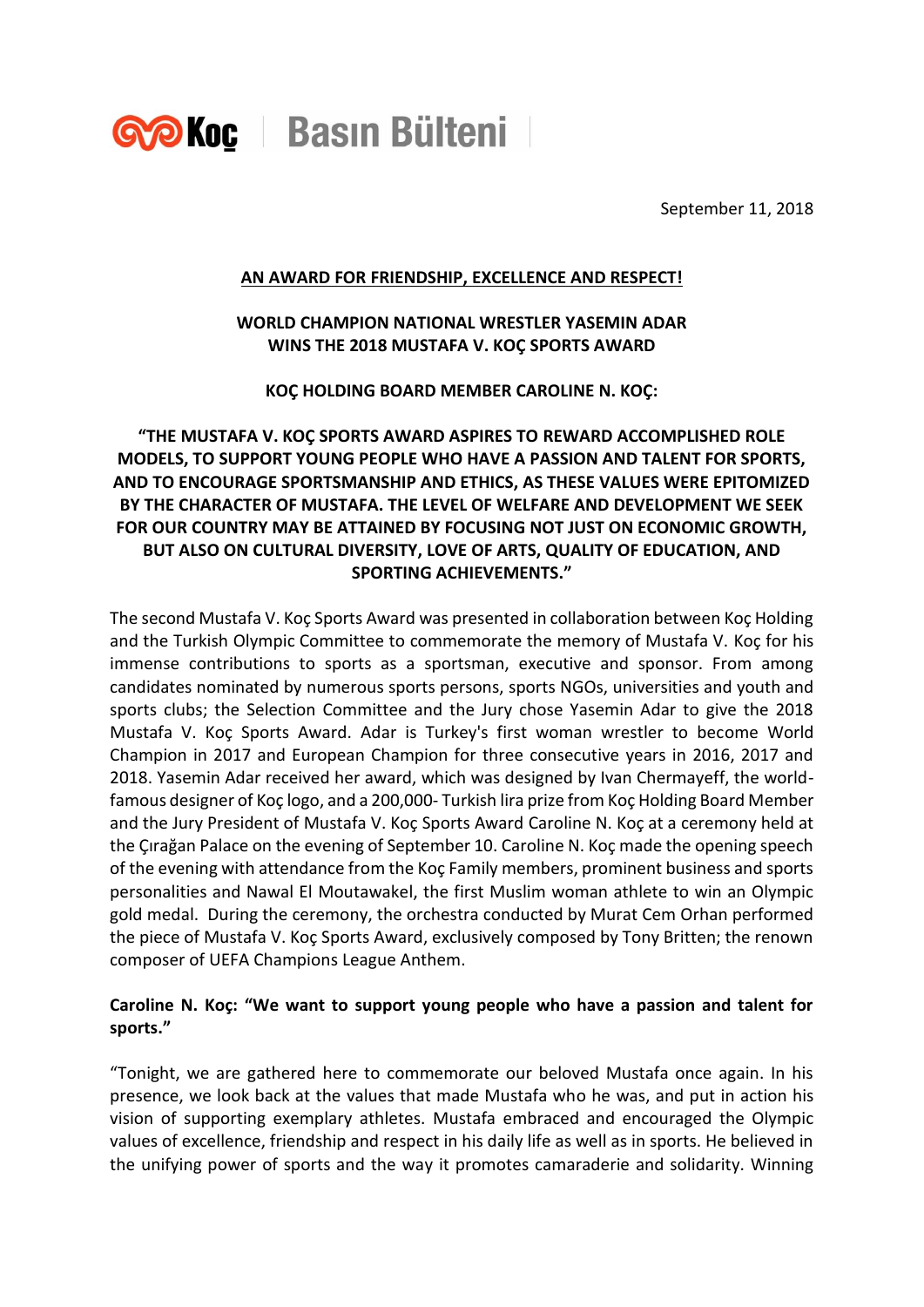wasn't his sole reason for competing. He believed sportsmanship and fair play were more important than success. That's why the permanent theme of the Mustafa V. Koç Sports Award is Contributing to Olympic Values," Caroline N. Koç said as she began her speech. "With the second presentation of the Mustafa V. Koç Sports Award, we want to reward accomplished role models, support young people who have a passion and talent for sports, and encourage sportsmanship and ethics, as these values were epitomized by the character of Mustafa. We place extra emphasis on the successful athletes who are setting an example by preserving these values – not only on the field, but also in their daily lives."

### **Caroline N. Koç**: "**I believe it is vital for children to be encouraged to pursue sports at younger ages and to value all sports branches not just the popular ones.**"

Caroline N. Koç thanked Nawal El Moutawakel for attending the ceremony and addressed her significant contributions to developing and spreading Olympic values across international sports community. Also listing her memberships in 'the Commission for Public Affairs and Social Development through Sport', 'the Communications Commission', and 'the Women in Sport Commission' of the International Olympic Committee Caroline Koç continued: "She is not only the first-ever Muslim women to win an Olympic gold medal, but she has also served as the Minister of Youth and Sports in her native Morocco. Throughout her sporting career, she has achieved countless accomplishments, such as becoming an Olympic champion. Furthermore, she is an exemplary athlete and politician who has developed and implemented many policies and projects to empower women and the youth. As in many fields, women's achievements have a greater symbolic impact. I believe that success stories emerging from developing countries are of greater importance to the international community. I trust that introducing our children and youth to these precious role models will help motivate and guide them. In order for more of our youth to embrace sports and the Olympic values as a lifestyle, I feel it is critical for families and education institutions to encourage children's interest in sport, and to teach them values such as excellence, friendship and respect. Children should be taught to value all sports branches – not just the popular ones – and the public and private sectors should support sports. I hope that our country achieves many more international successes in all sporting branches so that we feel proud to wave our flag during competitions. We should remember that the level of welfare and development we seek for our country may be attained by focusing not just on economic growth, but also on cultural diversity, love of arts, quality of education, and sporting achievements."

#### **Prof. Dr. Uğur Erdener: "Excellence, friendship and respect are essential values for life; they are not just values for the Olympics and sports."**

The Turkish Olympic Committee President and the International Olympic Committee Vice President Prof. Dr. Uğur Erdener also spoke at the event, and emphasized, "Values such as excellence, friendship and respect are essential values for life. They are not just values for the Olympics and sports. They are the ethical values that the late Mustafa V. Koç embraced as lifelong principles. As such, the Mustafa Vehbi Koç Sports Award is presented not only to athletes who have attained outstanding sporting achievements, but also to those who exhibit these values and set an example for our society – particularly for children and young people. I hope we can honor more athletes for their sporting talents and ethical values, and that more institutions join us in promoting the Olympic values and supporting woman athletes."